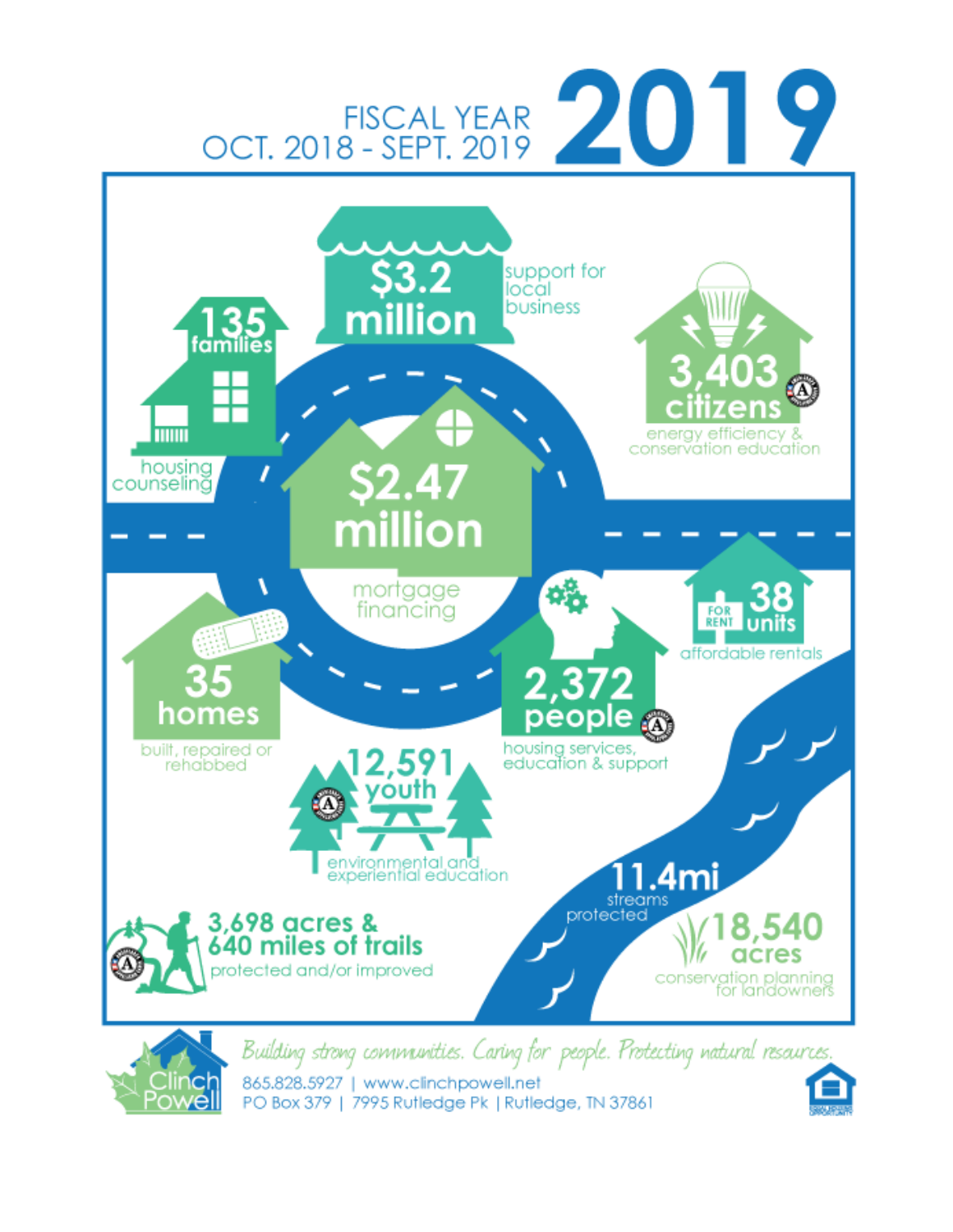**Clinch-Powell Resource Conservation & Development Council Annual Report October 1, 2018 – September 30, 2019 2016-2020 Five Year Plan: YEAR 4**



## **LAND AND WATER CONSERVATION**

#### **Goal A: Generate conservation gains on 200 farms and increase knowledge of 6,000 citizens by 2020.**

- A1: Delivered on-farm conservation planning and treatment for **41** landowners. *FYP Total: 109*
	- Completed **41** BMP projects. *FYP Total: 105*
	- Provided conservation planning on **41** farms and **18,540** acres. *FYP Total: 137 farms; 43,593 acres*
	- Treated **18,540** acres. *FYP Total: 39,642*
	- Protected **11.4** miles of streams. *FYP Total: 30.1*
	- Protected or recovered **29** fish and freshwater mussel T&E species. *FYP Total: >30*
	- Provided \$**805,750** to landowners for land protection. *FYP Total: \$1,968,941*
	- Protected **0** acres through conservation easements. *FYP Total: 47*
- A2: Delivered conservation education and training to **680** citizens. *FYP Total: 1,946* 
	- Educated **80** landowners and **600** students. *FYP Total: 581 landowners; 1,365 students*
	- Conducted **1** workshops and field days featuring fencing and grazing improvement. *FYP Total: 10*
- A3: Improved **3,698** acres of private and public lands and reduced negative environmental impacts of **3,403** individuals through Appalachia CARES partnerships. *FYP Total: 24,546 acres; 43,143 individuals*
	- Engaged **2,446** individuals in energy efficiency and conservation education. *FYP Total: 19,652*
	- Conserved **640.5** miles of trails and maintained educational facilities through partnerships with **23** state parks. *FYP Total: 1,065.5 miles*
	- Provided environmental education and access to experiential education to **12,591** youth. *FYP Total: 35,125*
	- Propagated **0** species of native plants. *FYP Total: 300 species, with 100 of those being restoration species*
	- Improved conservation practices on **137** farms and **3,698** acres through partnerships with **2** Soil Conservation districts. *FYP Total: 414 farms; 23,041 acres*
- A4: Completed **0** dam assessments, with **0** dam assessments underway. *FYP Total: 46*
	- Assessments complete. No additional subcontracts.

Additional Information: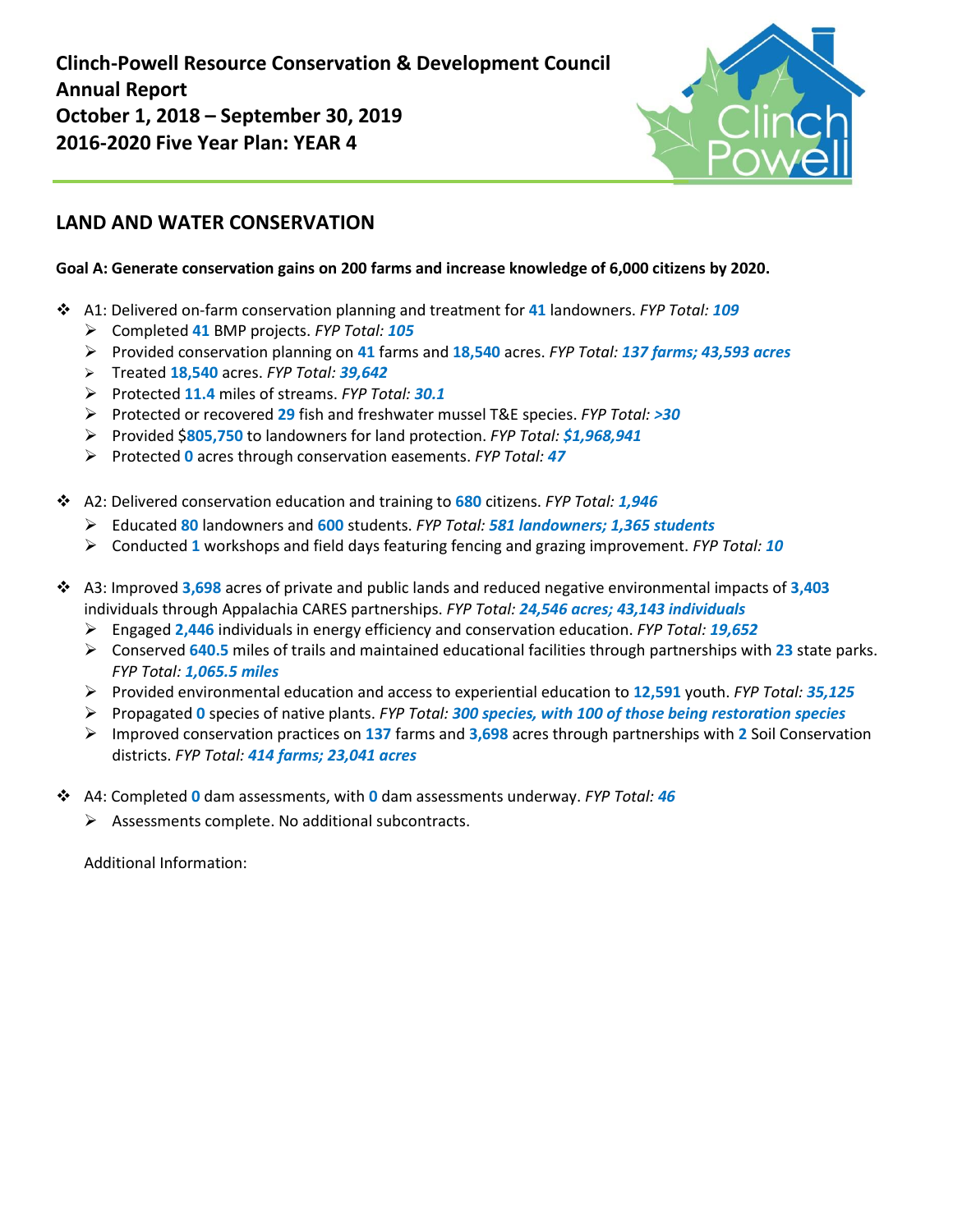## **AFFORDABLE HOUSING**

#### **Goal B: Provide housing solutions that strengthen 1,200 families and support communities through 2020.**

- B1: Expanded access to affordable housing finance through Clinch-Powell, providing \$**2,465,393** in loans. *FYP Total: \$7.87 million*
	- $\triangleright$  Maintained required licensure and certifications necessary for successful housing programs. New certifications obtained: *n/a*
	- Packaged (and closed) **14** affordable mortgage loans. *FYP Total: 54*
	- Packaged **27** Home Repair Loans. *FYP Total: 75*
- B2: Provided counseling services to **135** families that will both promote and sustain quality housing in the communities we serve and beyond. *FYP Total: 808* 
	- Provided Foreclosure counseling to **34** clients. *FYP Total: 135*
	- Provided Pre-Purchase counseling to **61** clients (including eHome). *FYP Total: 250*
	- Provided High-Cost Mortgage counseling to **25** clients. *FYP Total: 197*
	- Provided Household Budgeting and Credit Repair counseling to **0** clients. *FYP Total: 26*
	- Provided rental counseling to **32** families. *FYP Total: 216*
- B3: Conducted education and training workshops, reaching **136** people. *FYP Total: 586* 
	- Organized Homebuyer Education Classes for **12** households. *FYP Total: 37*
	- Provided Financial Literacy Education to **0** students. *FYP Total: 270*
	- Provided Student Loan Debt Education to **120** students. *FYP Total: 275*
- $\div$  B4: Expanded and maintained a rental property portfolio in good repair and in compliance with funder guidelines with a positive cash flow and vacancy rate of **8**%. *FYP Average: 10.9%* 
	- Maintained **38** rental property units. *FYP Total: 39*
	- Maintained occupancy rate of **87**%. *FYP Average: 88.8%*
	- Conducted **67** property inspections. *FYP Total: 294*
	- Provided Transitional Housing program with **0** units to serve extremely- to very-low income persons and families and/or those with emergency needs. *FYP Total: 0*
- B5: Increased production of new and renovated quality housing units by **7**. *FYP Total: 32* 
	- Built **3** new Energy Star homeownership units. *FYP Total: 8*
	- Renovated and upgraded **5** units for resale and/or rental. *FYP Total: 25*
- B6: Established and deepened **12** community partnerships through outreach efforts. *FYP Total: 20* 
	- Initiated **0** commercial and industrial contacts for employee services. *FYP Total: 0*
	- Developed relationships that resulted in **0** banking partners annual support grants. *FYP Total: 1*
	- Broadened connections and deepened participation with **13** related agencies / groups/networks. *FYP Total: 30*
- B7: Improved housing conditions for **2,372** citizens through partner organizations and Appalachia CARES AmeriCorps program. *FYP Total: 11,307* 
	- Placed **24** members with affordable housing organizations. *FYP Total: 78 placements*
	- Engaged **2,372** individuals in housing services (resource support, assessment, education, identification of appropriate housing, and home repairs). *FYP Total: 11,307*

Additional Information: